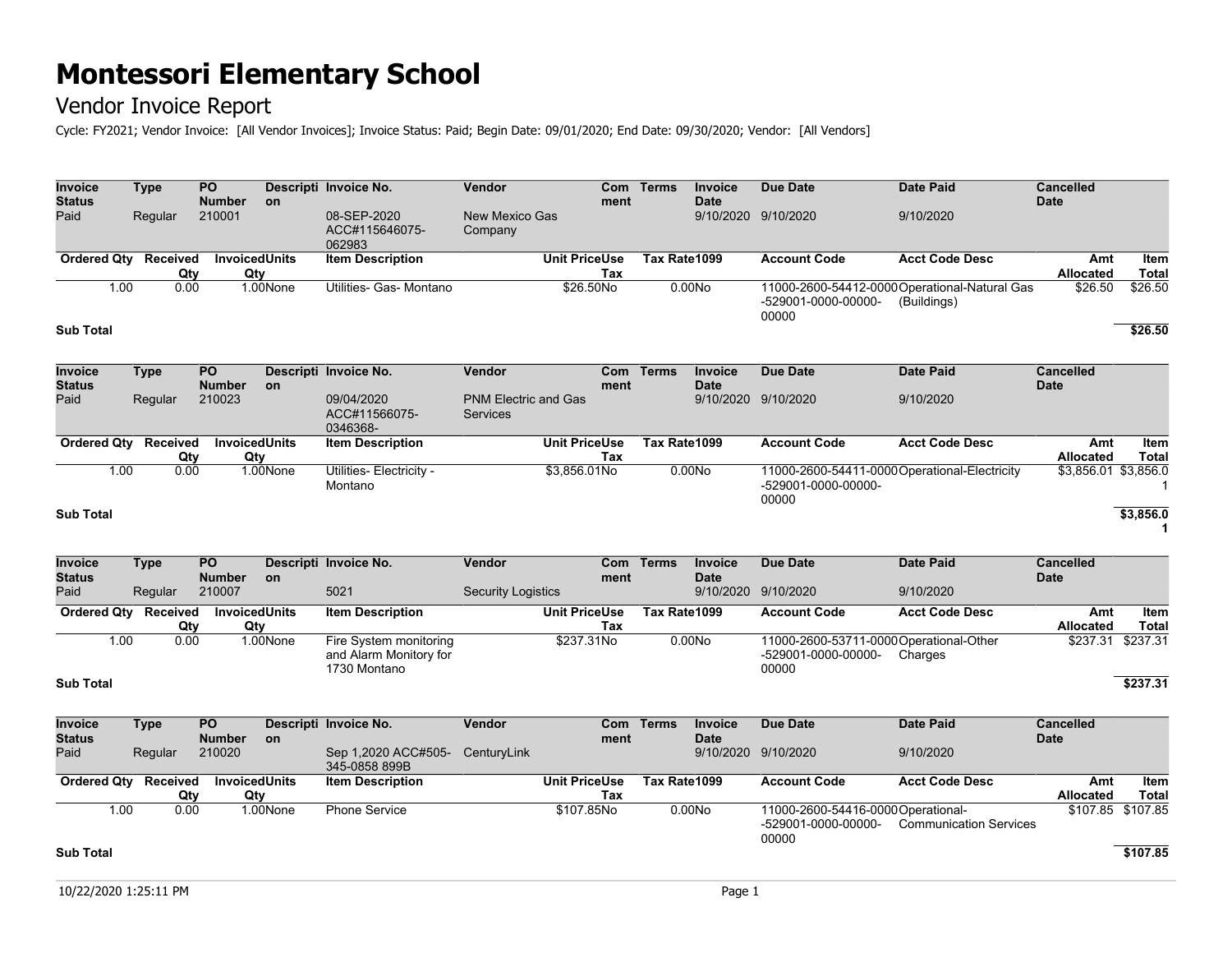## Vendor Invoice Report

| <b>Invoice</b><br><b>Status</b> |      | <b>Type</b>                 | <b>PO</b><br><b>Number</b>  | <b>on</b> | Descripti Invoice No.                                    | Vendor                                         | Com<br>ment                 | <b>Terms</b> | Invoice<br><b>Date</b>   | <b>Due Date</b>                                                          | <b>Date Paid</b>                        | <b>Cancelled</b><br><b>Date</b> |                      |
|---------------------------------|------|-----------------------------|-----------------------------|-----------|----------------------------------------------------------|------------------------------------------------|-----------------------------|--------------|--------------------------|--------------------------------------------------------------------------|-----------------------------------------|---------------------------------|----------------------|
| Paid                            |      | Regular                     | 210041                      |           | 582396                                                   | Katina West                                    |                             |              | 9/10/2020                | 9/10/2020                                                                | 9/10/2020                               |                                 |                      |
| <b>Ordered Qty</b>              |      | Received<br>Qty             | <b>InvoicedUnits</b><br>Qty |           | <b>Item Description</b>                                  |                                                | <b>Unit PriceUse</b><br>Tax | Tax Rate1099 |                          | <b>Account Code</b>                                                      | <b>Acct Code Desc</b>                   | Amt<br><b>Allocated</b>         | Item<br><b>Total</b> |
|                                 | 1.00 | 0.00                        |                             | 1.00None  | <b>Nurses Services</b>                                   |                                                | \$733.52No                  |              | 0.00Yes                  | 11000-1000-55915-1010 Operational-Other<br>-529001-0000-00000-<br>00000  | <b>Contract Services</b>                |                                 | \$733.52 \$733.52    |
| <b>Sub Total</b>                |      |                             |                             |           |                                                          |                                                |                             |              |                          |                                                                          |                                         |                                 | \$733.52             |
| <b>Invoice</b>                  |      | <b>Type</b>                 | <b>PO</b>                   |           | Descripti Invoice No.                                    | Vendor                                         | <b>Com</b>                  | Terms        | <b>Invoice</b>           | <b>Due Date</b>                                                          | <b>Date Paid</b>                        | <b>Cancelled</b>                |                      |
| <b>Status</b><br>Paid           |      | Regular                     | <b>Number</b><br>210040     | <b>on</b> | 22649                                                    | EASi Therapy and<br><b>Dlagnostic Services</b> | ment                        |              | <b>Date</b><br>9/10/2020 | 9/10/2020                                                                | 9/10/2020                               | <b>Date</b>                     |                      |
|                                 |      | Ordered Qty Received<br>Qty | <b>InvoicedUnits</b><br>Qty |           | <b>Item Description</b>                                  |                                                | <b>Unit PriceUse</b><br>Tax | Tax Rate1099 |                          | <b>Account Code</b>                                                      | <b>Acct Code Desc</b>                   | Amt<br>Allocated                | Item<br><b>Total</b> |
|                                 | 1.00 | 0.00                        |                             | 1.00None  | Speech Therapy for SY<br>20-21                           |                                                | \$3,171.53No                |              | 0.00N <sub>o</sub>       | 11000-2100-53212-2000 Operational-Speech<br>-529001-0000-00000-<br>00000 | Therapists - Contracted                 | $$3,171.53$ \$3,171.5           | 3                    |
|                                 | 1.00 | 0.00                        |                             | 0.00None  | <b>Educational Diagnostic</b><br>Evaluation for SY 20-21 |                                                | \$5,000.00No                |              | 0.00No                   | 11000-2100-53211-2000Operational-<br>-529001-0000-00000-<br>00000        | Diagnosticians -<br>Contracted          | \$0.00                          | \$0.00               |
|                                 | 1.00 | 0.00                        |                             | 0.00None  | OT Services for SY 20-<br>21                             |                                                | \$15,000.00No               |              | 0.00No                   | 11000-2100-53213-2000 Operational-<br>-529001-0000-00000-<br>00000       | Occupational Therapists<br>- Contracted | \$0.00                          | \$0.00               |
| <b>Sub Total</b>                |      |                             |                             |           |                                                          |                                                |                             |              |                          |                                                                          |                                         |                                 | \$3,171.5<br>3       |

| <b>Invoice</b><br><b>Status</b> | Type     | <b>PO</b><br><b>Number</b> | <b>on</b> | Descripti Invoice No.         | <b>Vendor</b>        | Com<br>ment | Terms        | Invoice<br><b>Date</b> | Due Date                                                               | Date Paid             | <b>Cancelled</b><br><b>Date</b> |                   |
|---------------------------------|----------|----------------------------|-----------|-------------------------------|----------------------|-------------|--------------|------------------------|------------------------------------------------------------------------|-----------------------|---------------------------------|-------------------|
| Paid                            | Regular  | 210033                     |           | 1307                          | SG Consulting, LLC   |             |              |                        | 9/10/2020 9/10/2020                                                    | 9/10/2020             |                                 |                   |
| <b>Ordered Qty</b>              | Received | InvoicedUnits              |           | <b>Item Description</b>       | <b>Unit PriceUse</b> |             | Tax Rate1099 |                        | <b>Account Code</b>                                                    | <b>Acct Code Desc</b> | Amt                             | Item              |
|                                 | Qty      | Qty                        |           |                               |                      | Tax         |              |                        |                                                                        |                       | <b>Allocated</b>                | Total             |
| 1.00                            | 0.00     |                            | 1.00None  | <b>Educational Consulting</b> | \$539.38No           |             |              | 0.00N <sub>O</sub>     | 11000-2300-53711-0000Operational-Other<br>-529001-0000-00000-<br>00000 | Charges               |                                 | \$539.38 \$539.38 |
| <b>Sub Total</b>                |          |                            |           |                               |                      |             |              |                        |                                                                        |                       |                                 | \$539.38          |

| <b>Invoice</b><br><b>Status</b> | Type     | <b>PO</b><br><b>Number</b> | <b>on</b> | Descripti Invoice No.            | Vendor        | ment                 | Com Terms    | Invoice<br><b>Date</b> | Due Date                     | Date Paid                                                          | <b>Cancelled</b><br><b>Date</b> |                   |
|---------------------------------|----------|----------------------------|-----------|----------------------------------|---------------|----------------------|--------------|------------------------|------------------------------|--------------------------------------------------------------------|---------------------------------|-------------------|
| Paid                            | Regular  | 210043                     |           | 8059673562                       | Staples, Inc. |                      |              |                        | 9/17/2020 9/17/2020          | 9/17/2020                                                          |                                 |                   |
| <b>Ordered Qtv</b>              | Received | <b>InvoicedUnits</b>       |           | <b>Item Description</b>          |               | <b>Unit PriceUse</b> | Tax Rate1099 |                        | <b>Account Code</b>          | <b>Acct Code Desc</b>                                              | Amt                             | Item              |
|                                 | Qtv      | Qty                        |           |                                  |               | Tax                  |              |                        |                              |                                                                    | <b>Allocated</b>                | Total             |
| 1.00                            | 0.00     |                            | l.00None  | Office and Classroom<br>Supplies |               | \$309.50No           |              | 0.00N <sub>O</sub>     | -529001-0000-00000-<br>00000 | 11000-1000-56118-1010Operational-General<br>Supplies and Materials |                                 | \$309.50 \$309.50 |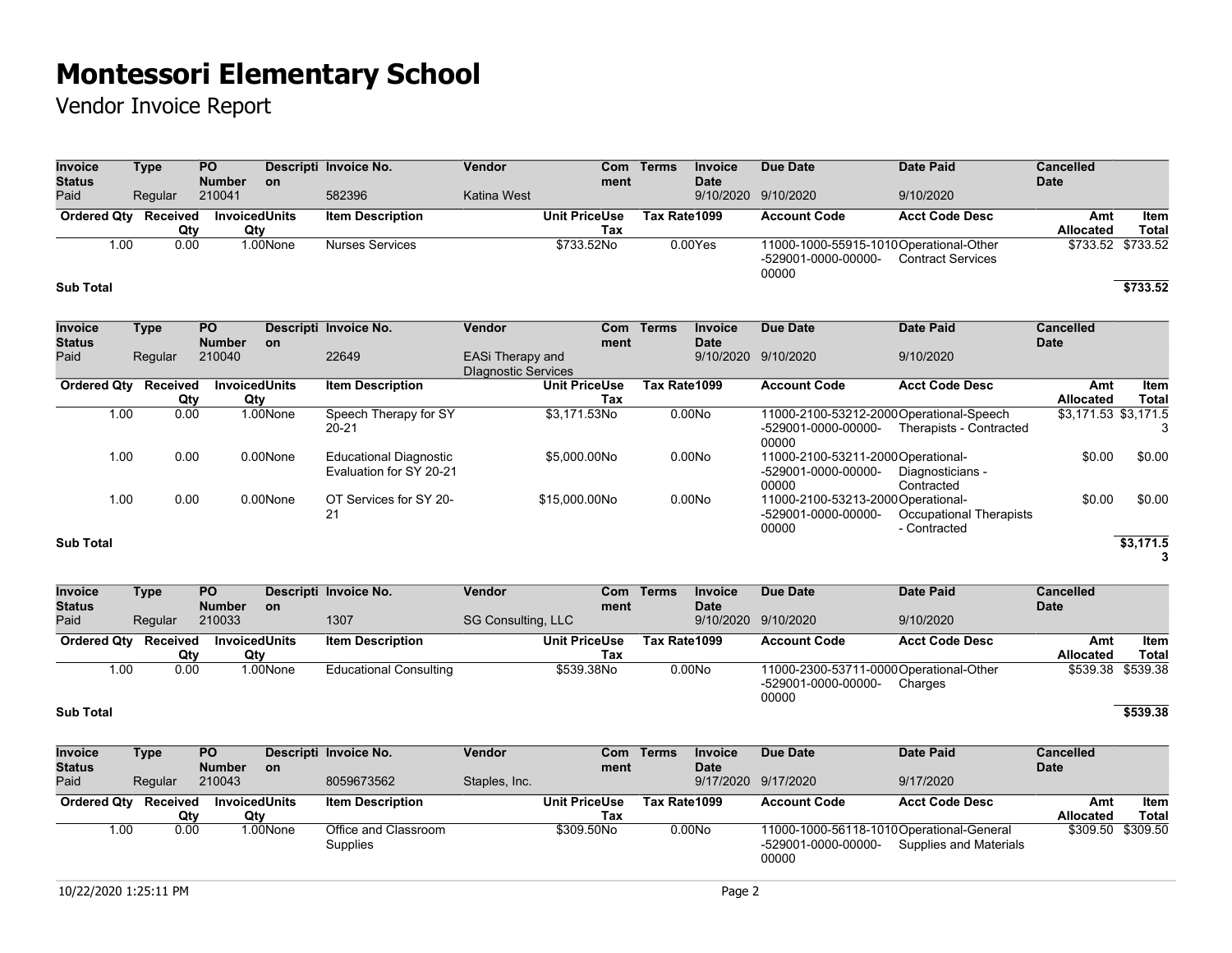Vendor Invoice Report

#### **Sub Total \$309.50**

**Invoice Status Type PO Number Descripti Invoice No. Vendor Com on ment Terms Invoice Date Due Date Date Paid Cancelled Date** Paid Regular 210038 5463 Accountability & Compliance Resources LLC 9/17/2020 9/17/2020 9/17/2020 **Ordered Qty Received Qty**<br>0.00 **Invoiced Units Qty**<br>1.00None **Item Description Unit PriceUse Tax Tax Rate1099 Account Code Acct Code Desc Amt Allocated Item Total** 1.00 0.00 1.00None STARS Reporting Consulting Service \$683.97No 0.00No 11000-1000-53711-1010 Operational-Other -529001-0000-00000- 00000 **Charges** \$683.97 \$683.97 **Sub Total \$683.97 Invoice Status Type PO Number Descripti Invoice No. Vendor Com on ment Terms Invoice Date Due Date Date Paid Cancelled Date** Paid Regular 210002 5011822213 Wells Fargo Financial 9/17/2020 9/17/2020 9/17/2020 **Ordered Qty Received Qty**<br>0.00 **Invoiced Units** Qty<br>1.00None **Item Description Unit PriceUse Tax Tax Rate1099 Account Code Acct Code Desc Amt Allocated Item Total** 1.00 0.00 1.00None Copy Machine Rental \$1,847.20No 0.00No 11000-1000-53711-1010 Operational-Other -529001-0000-00000- 00000 **Charges** \$1,847.20 \$1,847.2  $\Omega$ **Sub Total \$1,847.2 0 Invoice Status Type PO Number Descripti Invoice No. Vendor Com on ment Terms Invoice Date Due Date Date Paid Cancelled Date** Paid Regular 210012 492287569804 ABCWUA 9/17/2020 9/17/2020 9/17/2020

| Ordered Qty Received |      | <b>InvoicedUnits</b> | ltem Description         | <b>Unit PriceUse</b> | Tax Rate1099       | <b>Account Code</b>                                                | <b>Acct Code Desc</b> | Amt       | ltem              |
|----------------------|------|----------------------|--------------------------|----------------------|--------------------|--------------------------------------------------------------------|-----------------------|-----------|-------------------|
|                      | Qtv  | Qtv                  |                          | Tax                  |                    |                                                                    |                       | Allocated | Total             |
| 1.00                 | 0.00 | .00None              | Utilities- Water- Carmel | \$181.15No           | 0.00N <sub>o</sub> | 11000-2600-54415-0000 Operational-<br>-529001-0000-00000-<br>00000 | Water/Sewage          |           | \$181.15 \$181.15 |
| <b>Sub Total</b>     |      |                      |                          |                      |                    |                                                                    |                       |           | \$181.15          |

**Invoice Status Type PO Number Descripti Invoice No. Vendor Com on ment Terms Invoice Date Due Date Date Paid Cancelled Date** Paid Regular 210018 09/07/2020- ACC#60489903 ADT Commercial 9/17/2020 9/17/2020 9/17/2020 **Ordered Qty Received Qty**<br>0.00 **Invoiced Units** Qty<br>1.00None **Item Description Unit PriceUse Tax Tax Rate1099 Account Code Acct Code Desc Amt Allocated Item Total** 1.00 0.00 1.00None Alarm maintenance at Carmel \$95.36No 0.00No 31701-4000-54315-0000 Capital-Maintenance & -529001-0000-00000- 00000 Repair - Bldgs/Grnds/Equipment (SB-9) \$95.36 \$95.36 **Sub Total \$95.36**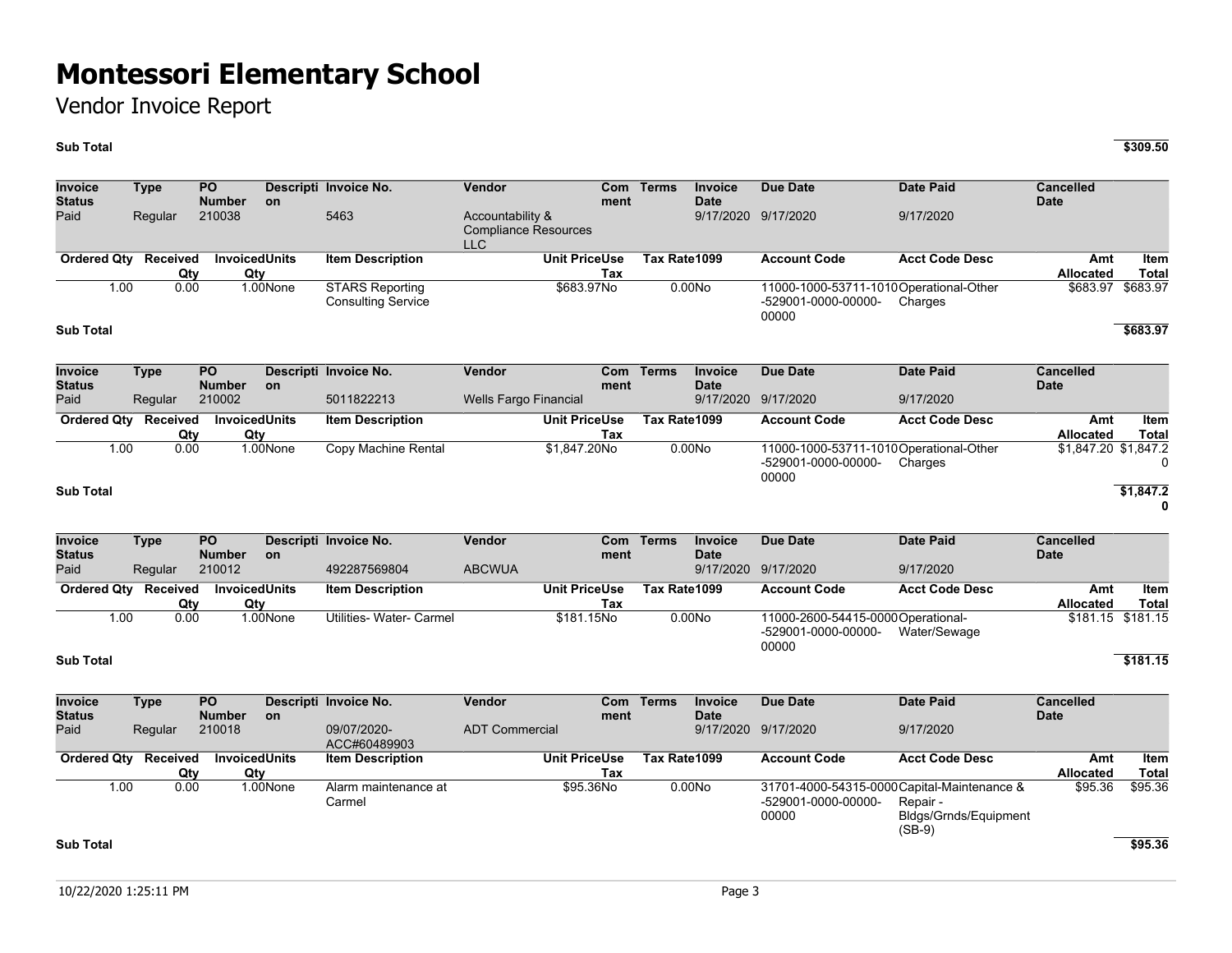## Vendor Invoice Report

| Invoice<br><b>Status</b>        | <b>Type</b> |                 | <b>PO</b><br><b>Number</b> | <b>on</b>                   | Descripti Invoice No.   | Vendor                             |                      | Com<br>ment | <b>Terms</b> | Invoice<br><b>Date</b> | <b>Due Date</b>                                                             | <b>Date Paid</b>                     | <b>Cancelled</b><br><b>Date</b> |                      |
|---------------------------------|-------------|-----------------|----------------------------|-----------------------------|-------------------------|------------------------------------|----------------------|-------------|--------------|------------------------|-----------------------------------------------------------------------------|--------------------------------------|---------------------------------|----------------------|
| Paid                            | Regular     |                 | 210014                     |                             | 58775                   | <b>HostMYCalls</b>                 |                      |             |              | 9/17/2020              | 9/17/2020                                                                   | 9/17/2020                            |                                 |                      |
| <b>Ordered Qty</b>              |             | Received<br>Qty |                            | <b>InvoicedUnits</b><br>Qty | <b>Item Description</b> |                                    | <b>Unit PriceUse</b> | Tax         | Tax Rate1099 |                        | <b>Account Code</b>                                                         | <b>Acct Code Desc</b>                | Amt<br>Allocated                | Item<br><b>Total</b> |
| 1.00                            |             | 0.00            |                            | 1.00None                    | <b>Phone Service</b>    |                                    | \$342.30No           |             |              | 0.00No                 | 11000-2600-54416-0000Operational-<br>-529001-0000-00000-<br>00000           | <b>Communication Services</b>        | \$342.30                        | \$342.30             |
| <b>Sub Total</b>                |             |                 |                            |                             |                         |                                    |                      |             |              |                        |                                                                             |                                      |                                 | \$342.30             |
| <b>Invoice</b><br><b>Status</b> | Type        |                 | <b>PO</b><br><b>Number</b> | <b>on</b>                   | Descripti Invoice No.   | Vendor                             |                      | Com<br>ment | <b>Terms</b> | Invoice<br><b>Date</b> | <b>Due Date</b>                                                             | <b>Date Paid</b>                     | <b>Cancelled</b><br><b>Date</b> |                      |
| Paid                            | Regular     |                 | 200173                     |                             | 21010                   | Rio Grande Partners,<br><b>LLC</b> |                      |             |              | 9/22/2020              | 9/22/2020                                                                   | 9/22/2020                            |                                 |                      |
| <b>Ordered Qty</b>              |             | Received<br>Qty |                            | <b>InvoicedUnits</b><br>Qty | <b>Item Description</b> |                                    | <b>Unit PriceUse</b> | Tax         | Tax Rate1099 |                        | <b>Account Code</b>                                                         | <b>Acct Code Desc</b>                | Amt<br>Allocated                | Item<br><b>Total</b> |
| 1.00                            |             | 0.00            |                            | 1.00None                    | Lease PMT               |                                    | \$57,222.00No        |             |              | 0.00N <sub>o</sub>     | 11000-2600-54610-0000 Operational-Renting<br>-529001-0000-00000-<br>00000   | Land and Buildings                   | \$31,977.00                     |                      |
|                                 |             |                 |                            |                             |                         |                                    |                      |             |              | No                     | 31200-4000-54610-0000 Public School Capital<br>-529001-0000-00000-<br>00000 | Outlay-Renting Land<br>and Buildings | \$25,245.00 \$57,222.           | -00                  |
| <b>Sub Total</b>                |             |                 |                            |                             |                         |                                    |                      |             |              |                        |                                                                             |                                      |                                 | \$57,222.<br>00      |

| <b>Invoice</b><br><b>Status</b><br>Paid | Type<br>Regular | <b>PO</b><br><b>Number</b><br>210036 | on.      | Descripti Invoice No.<br>2613898 | <b>Vendor</b><br>CliftonLarsonAllen LLP | Com<br>ment | Terms        | <b>Invoice</b><br><b>Date</b> | Due Date<br>9/24/2020 9/24/2020 | Date Paid<br>9/24/2020                     | <b>Cancelled</b><br><b>Date</b> |               |
|-----------------------------------------|-----------------|--------------------------------------|----------|----------------------------------|-----------------------------------------|-------------|--------------|-------------------------------|---------------------------------|--------------------------------------------|---------------------------------|---------------|
| <b>Ordered Qty</b>                      | Received<br>Qty | InvoicedUnits<br>Qtv                 |          | <b>Item Description</b>          | <b>Unit PriceUse</b>                    | Tax         | Tax Rate1099 |                               | <b>Account Code</b>             | <b>Acct Code Desc</b>                      | Amt<br><b>Allocated</b>         | Item<br>Total |
| 1.00                                    | 0.00            |                                      | 1.00None | 2020 Audit                       | \$6.990.30No                            |             |              | 0.00N <sub>O</sub>            | -529001-0000-00000-<br>00000    | 11000-2300-53411-0000 Operational-Auditing | \$6,990.30 \$6,990.3            |               |
| <b>Sub Total</b>                        |                 |                                      |          |                                  |                                         |             |              |                               |                                 |                                            |                                 | \$6,990.3     |

**0**

| <b>Invoice</b><br><b>Status</b> | Type            | <b>PO</b><br><b>Number</b> | <b>on</b> | Descripti Invoice No.      | <b>Vendor</b>               | ment                 | Com Terms    | <b>Invoice</b><br><b>Date</b> | Due Date                           | Date Paid                    | <b>Cancelled</b><br><b>Date</b> |             |
|---------------------------------|-----------------|----------------------------|-----------|----------------------------|-----------------------------|----------------------|--------------|-------------------------------|------------------------------------|------------------------------|---------------------------------|-------------|
| Paid                            | Regular         | 210013                     |           | 114042                     | Leeco Grounds<br>Management |                      |              |                               | 9/24/2020 9/24/2020                | 9/24/2020                    |                                 |             |
| <b>Ordered Qtv</b>              | <b>Received</b> | <b>InvoicedUnits</b>       |           | <b>Item Description</b>    |                             | <b>Unit PriceUse</b> | Tax Rate1099 |                               | <b>Account Code</b>                | <b>Acct Code Desc</b>        | Amt                             | <b>Item</b> |
|                                 | Qty             | Qty                        |           |                            |                             | Tax                  |              |                               |                                    |                              | <b>Allocated</b>                | Total       |
| 1.00                            | 0.00            |                            | l.00None  | <b>Ground Maintenance-</b> |                             | \$1.310.68No         |              | 0.00N <sub>o</sub>            | 11000-2600-54312-0000 Operational- |                              | \$1,310.68 \$1,310.6            |             |
|                                 |                 |                            |           | 1730 Montano               |                             |                      |              |                               | -529001-0000-00000-                | Maintenance & Repair -       |                                 |             |
|                                 |                 |                            |           |                            |                             |                      |              |                               | 00000                              | <b>Buildings And Grounds</b> |                                 |             |
| <b>Sub Total</b>                |                 |                            |           |                            |                             |                      |              |                               |                                    |                              |                                 | \$1,310.6   |
|                                 |                 |                            |           |                            |                             |                      |              |                               |                                    |                              |                                 |             |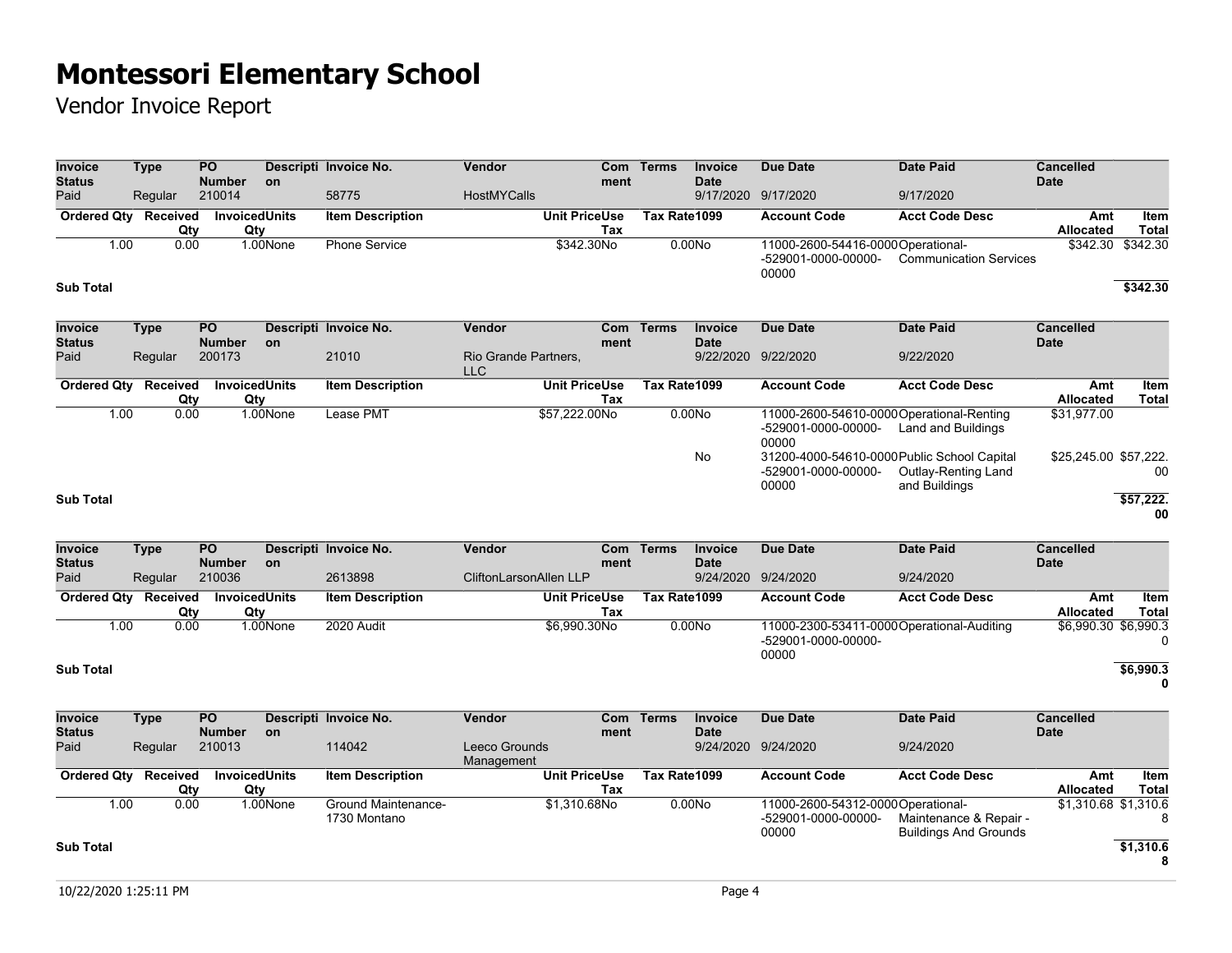Vendor Invoice Report

| <b>Invoice</b><br><b>Status</b> | Type            | PO.<br><b>Number</b>        | <b>on</b> | Descripti Invoice No.              | <b>Vendor</b>        | Com<br>ment                 | <b>Terms</b> | <b>Invoice</b><br><b>Date</b> | Due Date                                                                   | <b>Date Paid</b>                         | <b>Cancelled</b><br><b>Date</b> |                             |
|---------------------------------|-----------------|-----------------------------|-----------|------------------------------------|----------------------|-----------------------------|--------------|-------------------------------|----------------------------------------------------------------------------|------------------------------------------|---------------------------------|-----------------------------|
| Paid                            | Regular         | 210042                      |           | 1485409                            | CDW Government. Inc. |                             |              | 9/24/2020                     | 9/24/2020                                                                  | 9/24/2020                                |                                 |                             |
| <b>Ordered Qty</b>              | Received<br>Qty | <b>InvoicedUnits</b><br>Qty |           | <b>Item Description</b>            |                      | <b>Unit PriceUse</b><br>Tax | Tax Rate1099 |                               | <b>Account Code</b>                                                        | <b>Acct Code Desc</b>                    | Amt<br>Allocated                | <b>Item</b><br><b>Total</b> |
| 20.00                           | 0.00            |                             | 20.00None | HP LaserJet Pro<br>M404DN Printers |                      | \$175.42No                  |              | 0.00N <sub>O</sub>            | 31600-4000-57332-0000 Capital Improvements<br>-529001-0000-00000-<br>00000 | HB-33-Supply Assets<br>(\$5,000 or Less) | \$3,508.40 \$3,508.4            |                             |
| 18.00                           | 0.00            |                             | 15.00None | Lumens DC 170 Dco<br>Camera        |                      | \$445.23No                  |              | 0.00N <sub>O</sub>            | 31600-4000-57332-0000 Capital Improvements<br>-529001-0000-00000-<br>00000 | HB-33-Supply Assets<br>(\$5,000 or Less) | \$6,678.45 \$6,678.4            |                             |
| 20.00                           | 0.00            |                             | 0.00None  | <b>HDMI Cables</b>                 |                      | \$7.80No                    |              | 0.00No                        | 31600-4000-57332-0000 Capital Improvements<br>-529001-0000-00000-<br>00000 | HB-33-Supply Assets<br>(\$5,000 or Less) | \$0.00                          | \$0.00                      |
| <b>Sub Total</b>                |                 |                             |           |                                    |                      |                             |              |                               |                                                                            |                                          |                                 | \$10,186.<br>85             |

| <b>Invoice</b><br>Status | Type     | <b>PO</b><br><b>Number</b> | on.      | Descripti Invoice No.     | <b>Vendor</b> | Com<br>ment          | Terms        | <b>Invoice</b><br><b>Date</b> | Due Date                                                           | <b>Date Paid</b>      | <b>Cancelled</b><br><b>Date</b> |                |
|--------------------------|----------|----------------------------|----------|---------------------------|---------------|----------------------|--------------|-------------------------------|--------------------------------------------------------------------|-----------------------|---------------------------------|----------------|
| Paid                     | Regular  | 210012                     |          | 169905830762              | <b>ABCWUA</b> |                      |              |                               | 9/30/2020 9/30/2020                                                | 9/30/2020             |                                 |                |
| <b>Ordered Qtv</b>       | Received | InvoicedUnits              |          | <b>Item Description</b>   |               | <b>Unit PriceUse</b> | Tax Rate1099 |                               | <b>Account Code</b>                                                | <b>Acct Code Desc</b> | Amt                             | Item           |
|                          | Qty      | Qty                        |          |                           |               | Tax                  |              |                               |                                                                    |                       | <b>Allocated</b>                | Total          |
| 1.00                     | 0.00     |                            | 1.00None | Utilities- Water- Montano |               | \$2.037.98No         |              | 0.00N <sub>o</sub>            | 11000-2600-54415-0000 Operational-<br>-529001-0000-00000-<br>00000 | Water/Sewage          | \$2,037.98 \$2,037.9            | 8              |
| <b>Sub Total</b>         |          |                            |          |                           |               |                      |              |                               |                                                                    |                       |                                 | \$2,037.9<br>8 |

| <b>Invoice</b> | Type | <b>PO</b> |  |
|----------------|------|-----------|--|

| <b>Invoice</b><br><b>Status</b> | Type     | <b>PO</b><br><b>Number</b> | on.      | Descripti Invoice No.   | Vendor                                  | Com<br>ment | <b>Terms</b> | <b>Invoice</b><br><b>Date</b> | Due Date                                                          | Date Paid                     | Cancelled<br><b>Date</b> |                   |
|---------------------------------|----------|----------------------------|----------|-------------------------|-----------------------------------------|-------------|--------------|-------------------------------|-------------------------------------------------------------------|-------------------------------|--------------------------|-------------------|
| Paid                            | Regular  | 210021                     |          | 151436465               | CenturyLink Business<br><b>Services</b> |             |              |                               | 9/30/2020 9/30/2020                                               | 9/30/2020                     |                          |                   |
| <b>Ordered Qty</b>              | Received | InvoicedUnits              |          | <b>Item Description</b> | <b>Unit PriceUse</b>                    |             | Tax Rate1099 |                               | <b>Account Code</b>                                               | <b>Acct Code Desc</b>         | Amt                      | Item              |
|                                 | Qty      | Qty                        |          |                         |                                         | Tax         |              |                               |                                                                   |                               | <b>Allocated</b>         | Total             |
| 1.00                            | 0.00     |                            | 1.00None | Internet Service        | \$525.29No                              |             |              | 0.00N <sub>O</sub>            | 11000-2600-54416-0000Operational-<br>-529001-0000-00000-<br>00000 | <b>Communication Services</b> |                          | \$525.29 \$525.29 |
| <b>Sub Total</b>                |          |                            |          |                         |                                         |             |              |                               |                                                                   |                               |                          | \$525.29          |

| <b>Invoice</b>     | Type     | <b>PO</b>            |           | Descripti Invoice No. | <b>Vendor</b>        | Com  | Terms        | Invoice     | Due Date            | Date Paid             | <b>Cancelled</b> |       |
|--------------------|----------|----------------------|-----------|-----------------------|----------------------|------|--------------|-------------|---------------------|-----------------------|------------------|-------|
| <b>Status</b>      |          | <b>Number</b>        | <b>on</b> |                       |                      | ment |              | <b>Date</b> |                     |                       | <b>Date</b>      |       |
| Paid               | Regular  | 210037               |           | 9857872-0573-3        | Waste Management of  |      |              |             | 9/30/2020 9/30/2020 | 9/30/2020             |                  |       |
|                    |          |                      |           |                       | New Mexico           |      |              |             |                     |                       |                  |       |
| <b>Ordered Qty</b> | Received | <b>InvoicedUnits</b> |           | ltem Description      | <b>Unit PriceUse</b> |      | Tax Rate1099 |             | <b>Account Code</b> | <b>Acct Code Desc</b> | Amt              | ltem  |
|                    | Qtv      | Qty                  |           |                       |                      | Tax  |              |             |                     |                       | <b>Allocated</b> | Total |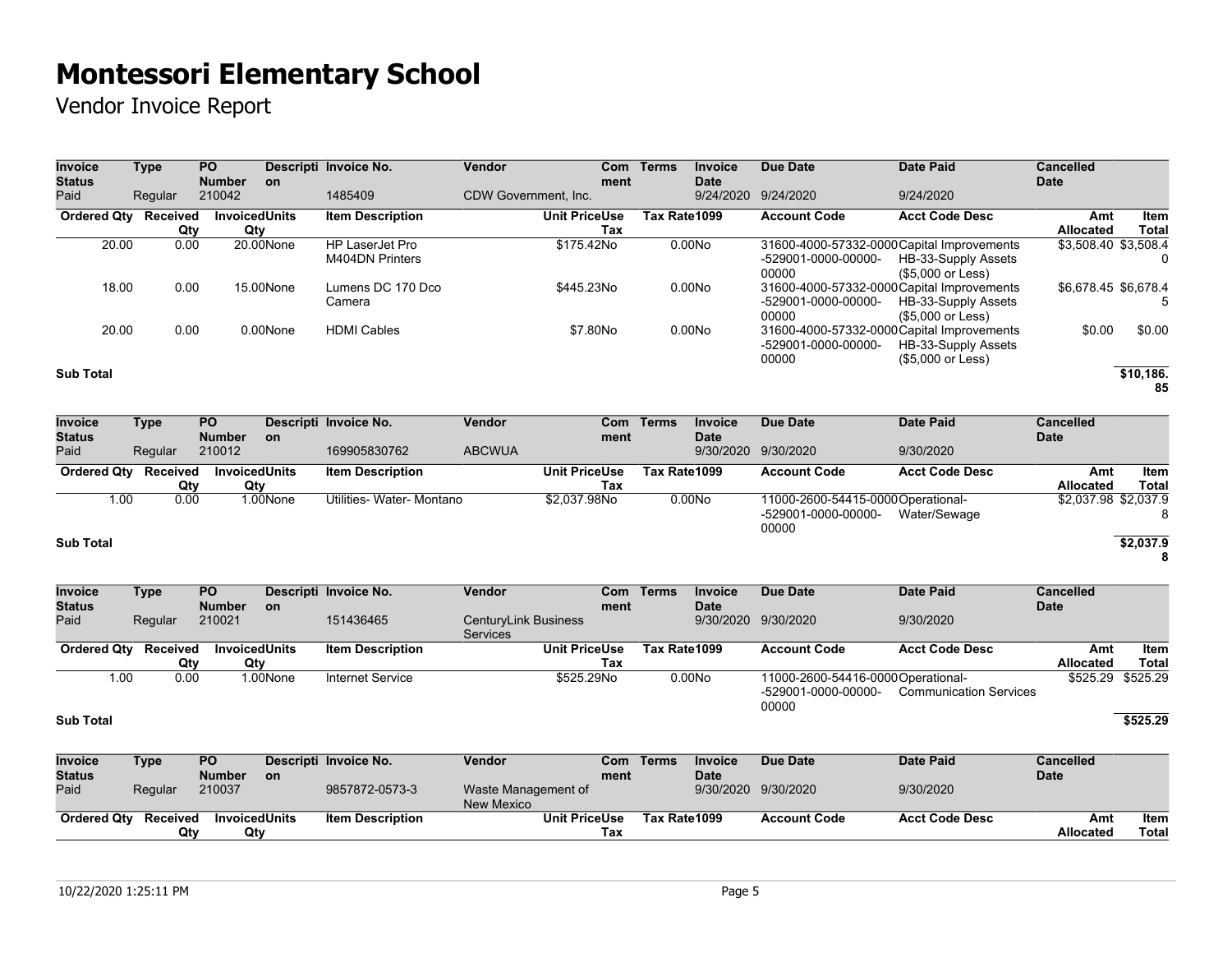## Vendor Invoice Report

| .00       | 0.00 | .00None | Trash Service | \$192.42No | 0.00N <sub>O</sub> | 11000-2600-53711-0000Operational-Other<br>-529001-0000-00000-<br>Charges<br>00000 | \$192.42 \$192.42 |
|-----------|------|---------|---------------|------------|--------------------|-----------------------------------------------------------------------------------|-------------------|
| Sub Total |      |         |               |            |                    |                                                                                   | \$192.42          |

| <b>Invoice</b><br><b>Status</b> | Type          | <b>PO</b><br><b>Number</b> | <b>on</b> | Descripti Invoice No.     | Vendor               | ment | Com Terms    | Invoice<br><b>Date</b> | Due Date                               | Date Paid             | <b>Cancelled</b><br><b>Date</b> |                   |
|---------------------------------|---------------|----------------------------|-----------|---------------------------|----------------------|------|--------------|------------------------|----------------------------------------|-----------------------|---------------------------------|-------------------|
| Paid                            | Regular       | 210004                     |           | IN1135088                 | Lewan Technology     |      |              |                        | 9/30/2020 9/30/2020                    | 9/30/2020             |                                 |                   |
| <b>Ordered Qtv</b>              | Received      | <b>InvoicedUnits</b>       |           | <b>Item Description</b>   | <b>Unit PriceUse</b> |      | Tax Rate1099 |                        | <b>Account Code</b>                    | <b>Acct Code Desc</b> | Amt                             | Item              |
|                                 | Qtv           | Qtv                        |           |                           |                      | Tax  |              |                        |                                        |                       | <b>Allocated</b>                | <b>Total</b>      |
|                                 | 0.00<br>00. ا |                            | 1.00None  | <b>Copier Maintenance</b> | \$514.40No           |      |              | 0.00N <sub>O</sub>     | 11000-1000-53711-1010Operational-Other |                       |                                 | \$514.40 \$514.40 |
|                                 |               |                            |           |                           |                      |      |              |                        | -529001-0000-00000-                    | Charges               |                                 |                   |
|                                 |               |                            |           |                           |                      |      |              |                        | 00000                                  |                       |                                 |                   |

#### **Sub Total \$514.40**

| <b>Invoice</b><br><b>Status</b> | Type     | <b>PO</b><br><b>Number</b> | <b>on</b> | Descripti Invoice No.   | Vendor                                                  | Com<br>ment          | Terms        | <b>Invoice</b><br><b>Date</b> | Due Date                     | Date Paid                                                                                           | <b>Cancelled</b><br><b>Date</b> |                   |
|---------------------------------|----------|----------------------------|-----------|-------------------------|---------------------------------------------------------|----------------------|--------------|-------------------------------|------------------------------|-----------------------------------------------------------------------------------------------------|---------------------------------|-------------------|
| Paid                            | Regular  | 210030                     |           | 5031                    | <b>Wharff Lackey</b><br>Accounting &<br>Technology, LLC |                      |              |                               | 9/30/2020 9/30/2020          | 9/30/2020                                                                                           |                                 |                   |
| <b>Ordered Qty</b>              | Received | <b>InvoicedUnits</b>       |           | <b>Item Description</b> |                                                         | <b>Unit PriceUse</b> | Tax Rate1099 |                               | <b>Account Code</b>          | <b>Acct Code Desc</b>                                                                               | Amt                             | Item              |
|                                 | Qty      | Qty                        |           |                         |                                                         | Tax                  |              |                               |                              |                                                                                                     | <b>Allocated</b>                | <b>Total</b>      |
| 1.00                            | 0.00     |                            | 1.00None  | Computer and IT         |                                                         | \$647.25No           |              | 0.00N <sub>o</sub>            | -529001-0000-00000-<br>00000 | 31701-4000-54315-0000 Capital-Maintenance &<br>Repair -<br><b>Bldgs/Grnds/Equipment</b><br>$(SB-9)$ |                                 | \$647.25 \$647.25 |
| <b>Sub Total</b>                |          |                            |           |                         |                                                         |                      |              |                               |                              |                                                                                                     |                                 | \$647.25          |

| <b>Invoice</b><br><b>Status</b> | Type     | <b>PO</b><br><b>Number</b> | <b>on</b> | Descripti Invoice No.   | Vendor                  | ment                 | Com Terms    | <b>Invoice</b><br><b>Date</b> | Due Date                           | Date Paid                     | <b>Cancelled</b><br><b>Date</b> |       |
|---------------------------------|----------|----------------------------|-----------|-------------------------|-------------------------|----------------------|--------------|-------------------------------|------------------------------------|-------------------------------|---------------------------------|-------|
| Paid                            | Regular  | 210019                     |           | 9862893550              | <b>Verizon Wireless</b> |                      |              |                               | 9/30/2020 9/30/2020                | 9/30/2020                     |                                 |       |
| <b>Ordered Qtv</b>              | Received | InvoicedUnits              |           | <b>Item Description</b> |                         | <b>Unit PriceUse</b> | Tax Rate1099 |                               | <b>Account Code</b>                | <b>Acct Code Desc</b>         | Amt                             | Item  |
|                                 | Qty      | Qty                        |           |                         |                         | Tax                  |              |                               |                                    |                               | <b>Allocated</b>                | Total |
| 1.00                            | 0.00     |                            | 1.00None  | Cell phone service      |                         | \$653.13No           |              | 0.00No                        | 11000-2600-54416-0000 Operational- |                               | \$653.13 \$653.13               |       |
|                                 |          |                            |           |                         |                         |                      |              |                               | -529001-0000-00000-                | <b>Communication Services</b> |                                 |       |
|                                 |          |                            |           |                         |                         |                      |              |                               | 00000                              |                               |                                 |       |

#### **Sub Total \$653.13**

| <b>Invoice</b>     | Type     | <b>PO</b>     |           | Descripti Invoice No.     | Vendor        | Com                  | Terms        | <b>Invoice</b>     | Due Date                                                           | Date Paid             | Cancelled        |         |
|--------------------|----------|---------------|-----------|---------------------------|---------------|----------------------|--------------|--------------------|--------------------------------------------------------------------|-----------------------|------------------|---------|
| <b>Status</b>      |          | <b>Number</b> | <b>on</b> |                           |               | ment                 |              | <b>Date</b>        |                                                                    |                       | <b>Date</b>      |         |
| Paid               | Regular  | 210012        |           | 903366147506              | <b>ABCWUA</b> |                      |              |                    | 9/30/2020 9/30/2020                                                | 9/30/2020             |                  |         |
| <b>Ordered Qtv</b> | Received | InvoicedUnits |           | <b>Item Description</b>   |               | <b>Unit PriceUse</b> | Tax Rate1099 |                    | <b>Account Code</b>                                                | <b>Acct Code Desc</b> | Amt              | ltem    |
|                    | Qtv      | Qty           |           |                           |               | Tax                  |              |                    |                                                                    |                       | <b>Allocated</b> | Total   |
| 1.00               | 0.00     |               | 1.00None  | Utilities- Water- Montano |               | \$30.47No            |              | 0.00N <sub>o</sub> | 11000-2600-54415-0000 Operational-<br>-529001-0000-00000-<br>00000 | Water/Sewage          | \$30.47          | \$30.47 |